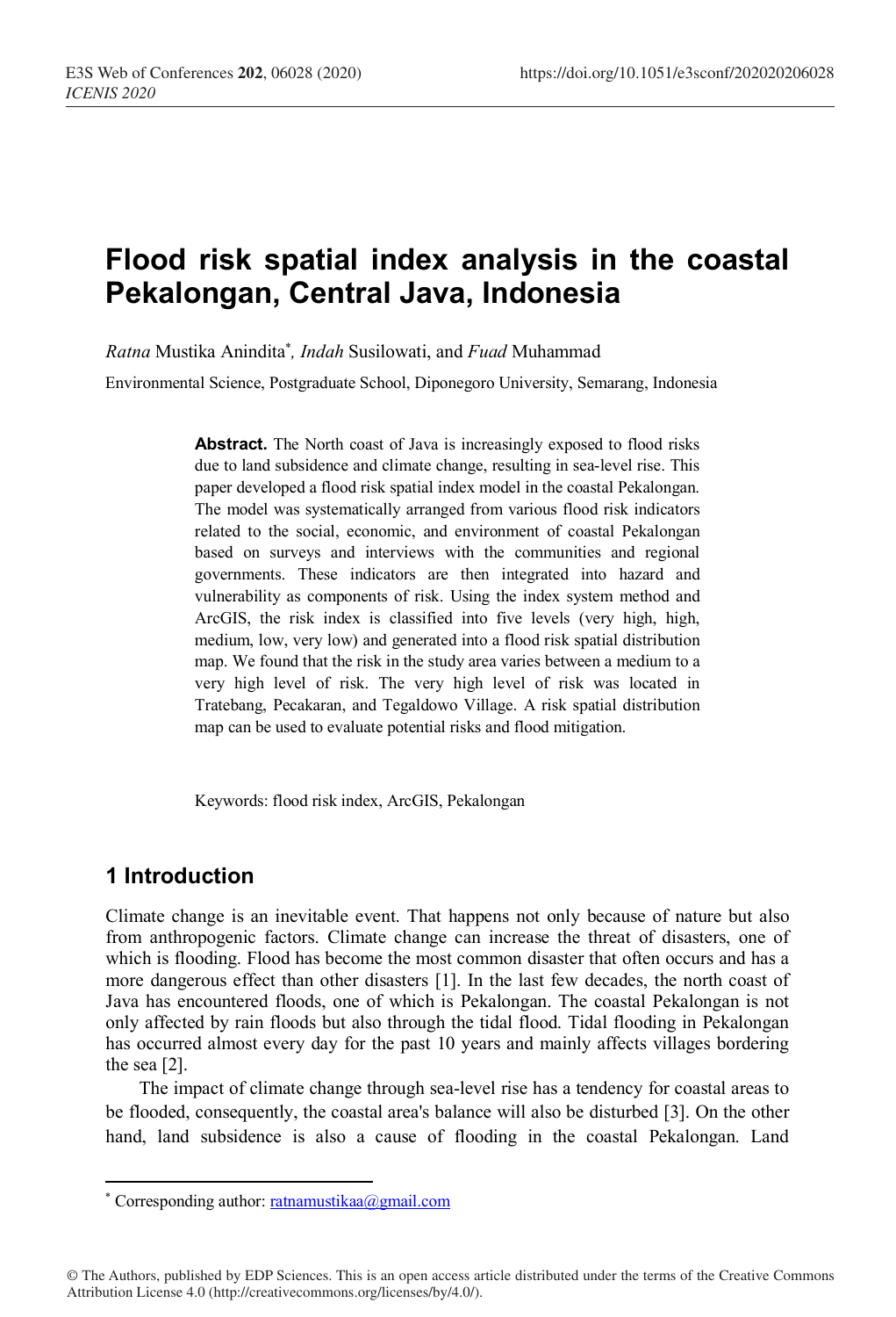subsidence is caused by natural compacting of young sediments in the alluvial plains that form the coastal area, which is accelerated by anthropogenic factors such as uncontrolled groundwater extraction and pressure from building and infrastructure. Land subsidence is also an accumulation of excessive groundwater exploitation from various human activities such as agriculture, industry, and community needs [4]. The number of locations of deep groundwater wells that are scattered in the area of tidal floods worsens the condition of the tidal flood [5]. The various factors above increase the risk of disasters in the coastal Pekalongan, so mapping and analyzing flood risk (R) needs to be carried out.

In discussions regarding the "loss and impact" of the flood disaster, risk assessment methods received special attention. Flood risk evaluation and development of a comprehensive disaster risk map that illustrates its characteristics in each village is needed by governments to carry out planning, such as land use and infrastructure development. Therefore, it is important to develop spatial index model of flood risk in the coastal Pekalongan. The flood risk spatial index model, in the form of this map, can help governments as policymakers, scientists, and professionals in the industry to estimate potential risks and increase general awareness on flood risk mitigation.

## **2 Study area**

The research location uses a Landscape-based Perspective approach implemented in the villages in the coastal Pekalongan as a prototype of the study area in Central Java Province as shown in Fig. 1. The study area includes 2 sub-districts (9 villages) in Pekalongan City and 2 sub-districts (13 villages) in Pekalongan Regency. Study areas include Pekalongan Utara, Pekalongan Barat, Wonokerto, and Tirto Sub-Districts.



**Fig. 1.** Study Area.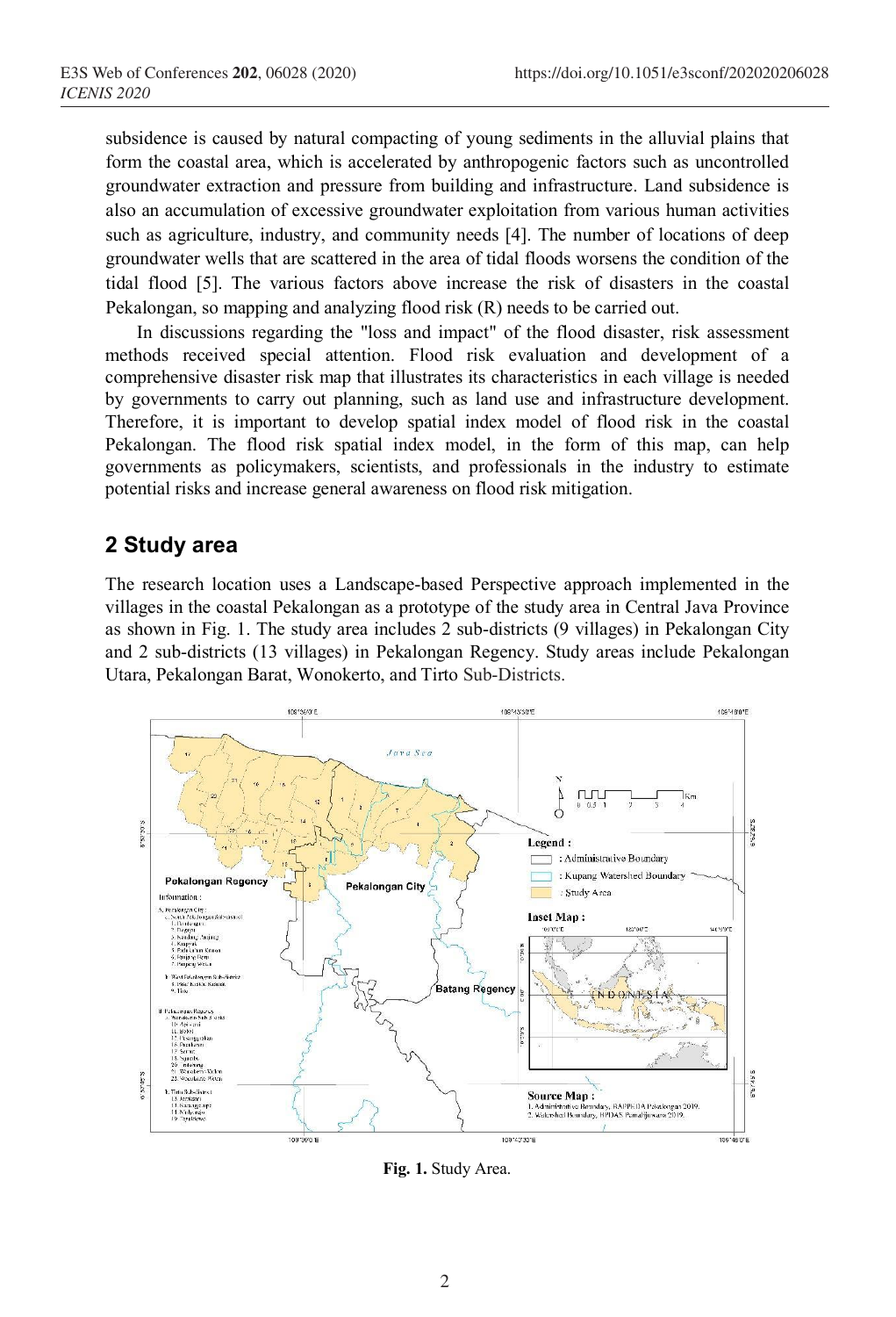## **3 Methodology**

#### **3.1 Developing indices**

The IPCC [6] defines disaster risk as a possibility that occurs during a certain period of drastic changes due to dangerous physical events that interact with vulnerable social conditions, which affects human, material, economic, and environmental losses. Therefore, immediate response and external support are needed for recovery. One of the causes of disasters is climate change. Based on this definition, disaster risk (R) can be written as:

|            | $R = Hx V$         | (1) |
|------------|--------------------|-----|
|            | $V = E X S / AC$   | (2) |
| Therefore. |                    |     |
|            | $R = Hx E x S/A C$ | (3) |

where H represents Hazard, V represent Vulnerability, S represents Sensitivity, E represents Exposure, and AC represents Adaptive Capacity [6, 7, 8].

#### *3.1.1 Hazard index*

Hazard (H) is defined as a dangerous phenomenon, substance, human activity or condition that may cause loss of life, injury or other health impacts, property damage, loss of livelihoods and services, social and economic disruption, or environmental damage [7]. Several hazard indicators used in flood disasters are flood frequency, flood height, flood duration, the likelihood of inundation, or damage due to previous floods [8]. The Hazard index (H) in this study was arranged based on 4 components (Table 1). Each component selected to represent the danger of each village in the coastal Pekalongan.

| No.           | Components                                     |
|---------------|------------------------------------------------|
|               | Flood type (tidal floods and / or rain floods) |
| $\mathcal{P}$ | Frequency of flood events                      |
| 3             | Flood height                                   |
|               | Flood duration                                 |
|               | <b>FA AT</b>                                   |

**Table 1.** Hazard Index Components.

Source : [8, 9]

#### *3.1.2 Sensitivity index*

The sensitivity of a system to disasters reflects the extent to which a system is affected, either adversely or profitably. The effect can be direct (e.g. changes in yields in response to changes in temperature variability) and indirect (e.g. damage caused by an increase in the frequency of coastal flooding due to sea-level rise) [10]. The sensitive system is more responsive too small changes. The Sensitivity index (S) in this paper is arranged based on 10 components where each component is formed from indicators selected to represent the sensitivity in the coastal Pekalongan (Table 2).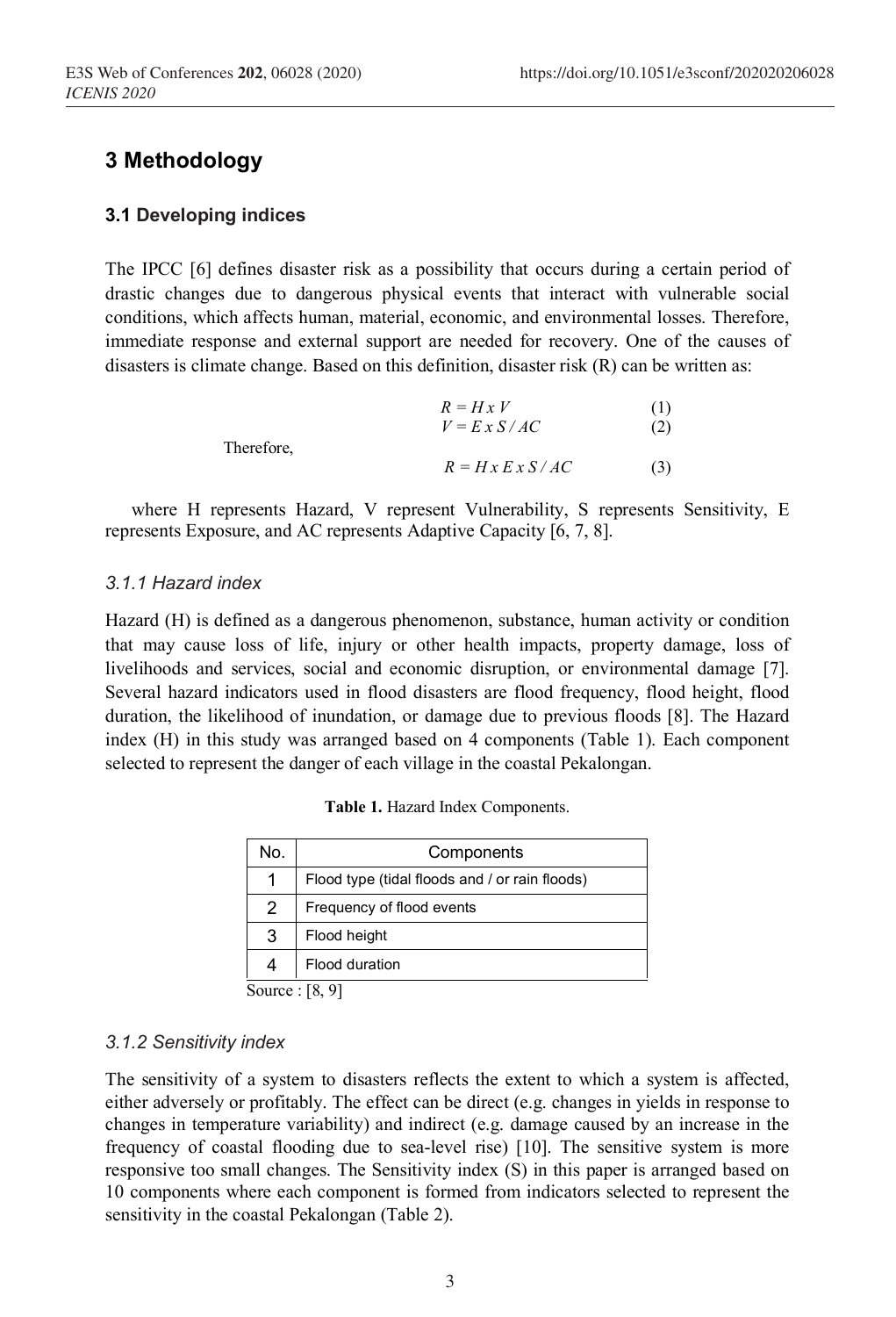| No.            | <b>Components</b>      |    | <b>Indicators</b>                                         |
|----------------|------------------------|----|-----------------------------------------------------------|
|                | Infrastructure and     |    | a. Percentage of non-permanent buildings (houses that are |
|                | settlements            |    | not strong enough to withstand disasters) $(\% )$         |
| $\overline{2}$ | Spatial planning       |    | b. Percentage of a green area $(\%$ )                     |
| $\overline{3}$ | Poverty                |    | c. Poor population ratio $(\%)$                           |
| $\overline{4}$ | Vulnerable Group       |    | d. The ratio of the female population (Gender) $(\%)$     |
|                |                        | e. | The ratio of the elderly population ( $> 60$ years) (%)   |
|                |                        | f  | The ratio of children's population (<12 years) $(\%)$     |
|                |                        | g. | The ratio of the disabled population $(\%)$               |
| 5              | Income per capita      |    | h. The income per capita level (mn/year)                  |
|                |                        | i. | Percentage of HH whose members work in agriculture,       |
|                |                        |    | aquaculture, or fishery to the total livelihood per       |
|                |                        |    | village                                                   |
|                |                        |    | $(\frac{9}{6})$ .                                         |
| 7              | Land ownership         |    | Percentage of HH that do not have land ownership $(\%)$   |
| 8              | Health                 |    | k. The number of water-borne diseases incidents per       |
|                |                        |    | district.                                                 |
| 10             | <b>Critical Assets</b> | I. | Amount of critical assets damaged/affected by floods      |
|                |                        |    | (health, infrastructure, markets, energy, transportation, |
|                |                        |    | $etc.$ )                                                  |
| 13             | GDPR by sector         |    | m. Percentage of GDP contribution per sector affected     |
|                |                        |    | (aquaculture ponds and agriculture) per district          |
| 14             | Infrastructure,        |    | n. Road classes (transportation) that are often affected  |
|                | facilities, and        |    |                                                           |
|                | utilities              |    |                                                           |

|  |  |  | Table 2. Sensitivity Index Components. |
|--|--|--|----------------------------------------|
|--|--|--|----------------------------------------|

Source : [11-14]

#### *3.1.3 Exposure index*

Exposure is defined by people, properties, systems, or other elements present in hazard zones that are subject to potential losses [7]. Exposure index (E) in this paper is compiled based on 8 components where each component is formed from the indicators selected to represent the level of exposure of each village in the coastal Pekalongan (Table 3).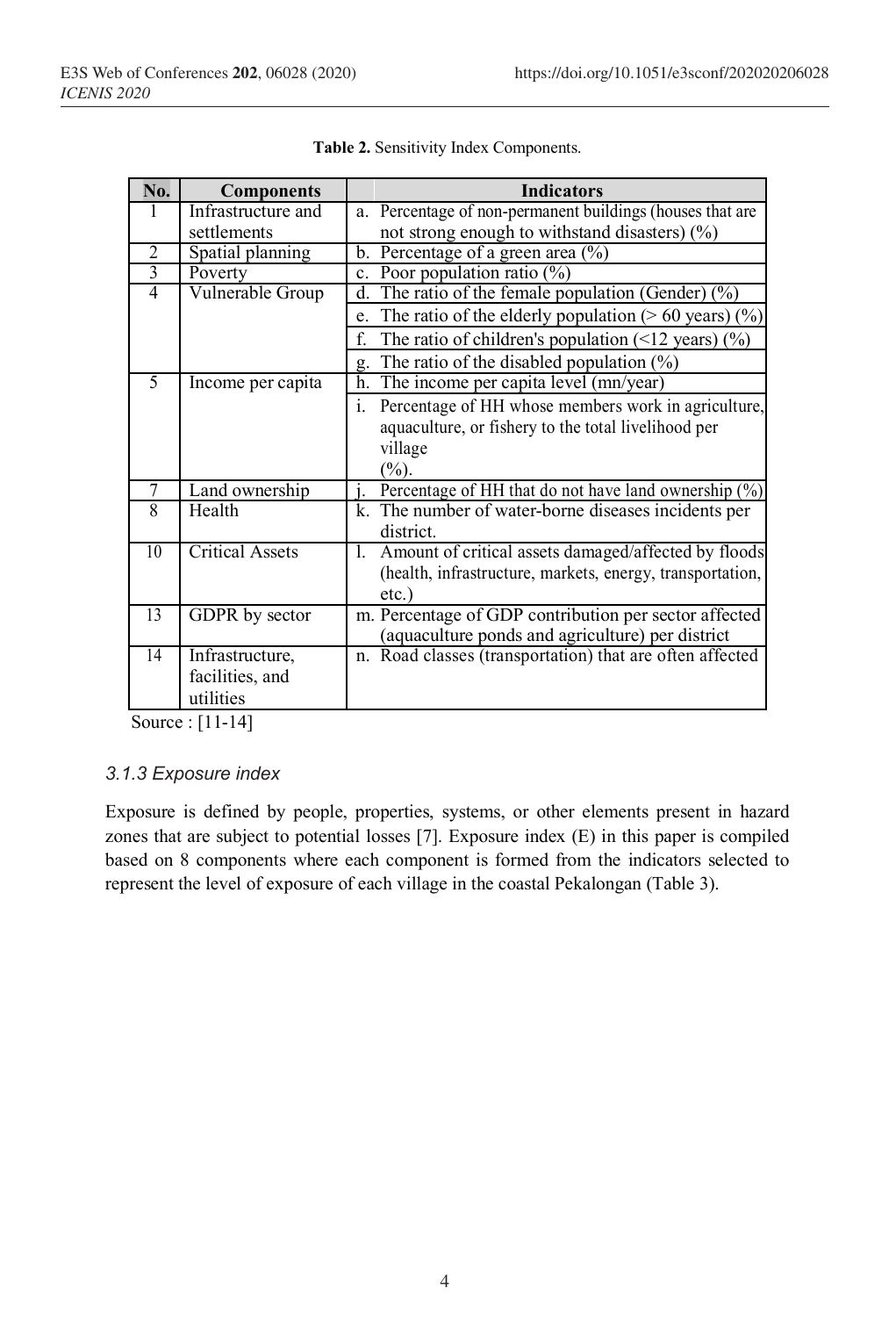| No.            | <b>Components</b>                   |                                                                                                                        |  |  |
|----------------|-------------------------------------|------------------------------------------------------------------------------------------------------------------------|--|--|
|                |                                     |                                                                                                                        |  |  |
| 1              | Topography                          | <b>Indicators</b>                                                                                                      |  |  |
|                |                                     | a. Slope                                                                                                               |  |  |
|                |                                     | b. Land Morphology                                                                                                     |  |  |
| $\overline{2}$ | Geomorphology                       | c. Topography (meters above sea level)                                                                                 |  |  |
| $\mathcal{E}$  | Coastal Erosion /                   | d. The alluvial plain which is a potential area for<br>natural                                                         |  |  |
|                | Sedimentation                       | consolidation (geomorphological conditions of<br>land)                                                                 |  |  |
| 4              | Land Use                            | e. Coastal erosion area                                                                                                |  |  |
|                |                                     | f. The proportion of the area of productive land use<br>per<br>village affected $(\%)$ , such as ponds and rice fields |  |  |
| 5              | Infrastructure and<br>Settlements   | g. Types of land use with a dominant proportion of<br>area<br>$($ > 50%) per village                                   |  |  |
| 6              | Distance from source of<br>disaster | h. The proportion of area under land subsidence per<br>village (%)                                                     |  |  |
|                |                                     | i. Distances from rivers and canals that have the<br>potential to cause flood                                          |  |  |
|                |                                     | j. Distance from the coastline that has the potential to                                                               |  |  |
| No.            | Components                          | Indicators                                                                                                             |  |  |
| $\overline{7}$ | Demographics                        | k. Population density per village                                                                                      |  |  |
| 8<br>$\sim$    | Spatial planning<br>F121            | I. The total area of settlements that are on the river/coast<br>level (%)                                              |  |  |

| Table 3. Exposure Index Components. |  |  |
|-------------------------------------|--|--|
|-------------------------------------|--|--|

Source : [12]

#### *3.1.4 Adaptive capacity sub-index*

The IPCC [10] defines adaptive capacity as the ability of systems to adapt to climate change, both by taking advantage of the opportunities and overcoming the consequences. Some recent literature emphasizes the importance of socioeconomic factors and the role of governments and institutions in determining the ability to adapt to climate change [15, 16, 17]. The Adaptive Capacity Index (AC) in this study was compiled based on 15 components formed from 31 indicators. Each of these components is formed from indicators compiled and selected to be able to represent the adaptability of each village in the coastal Pekalongan (Table 4).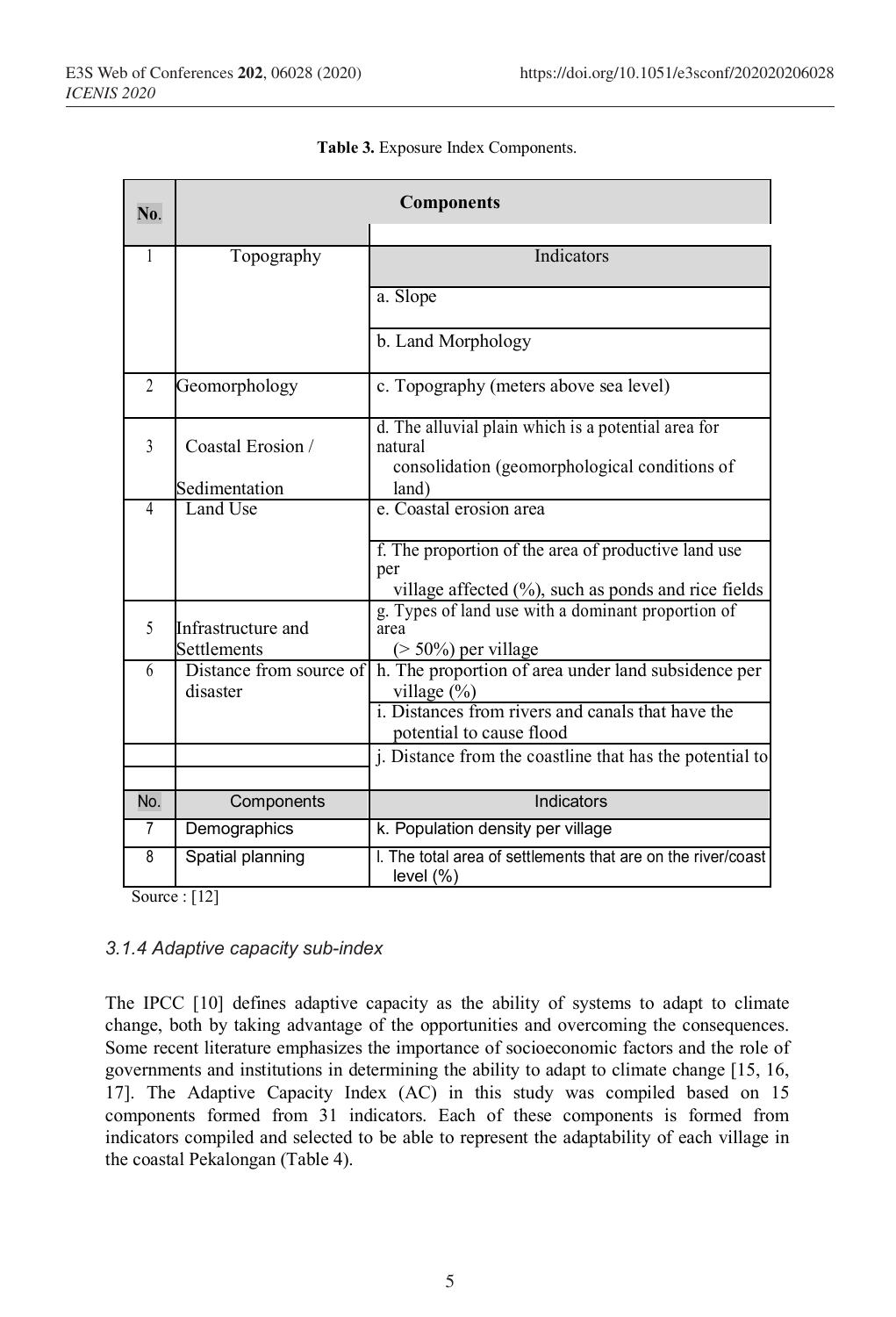| No.            | <b>Components</b>                                       | <b>Indicators</b>                                                                                                                                                                                                                              |
|----------------|---------------------------------------------------------|------------------------------------------------------------------------------------------------------------------------------------------------------------------------------------------------------------------------------------------------|
| 1              | <b>Regulation and Planning</b>                          | a. Regulatory support from the aspect of spatial<br>planning                                                                                                                                                                                   |
|                |                                                         | b. Floods management in the RPJM                                                                                                                                                                                                               |
| 2              | <b>Disaster Financing</b>                               | c. Regional financial support in handling floods                                                                                                                                                                                               |
| $\overline{3}$ | Disaster Early Warning                                  | d. The existence of floods early warning system                                                                                                                                                                                                |
|                |                                                         | The existence of tidal floods early warning<br>e. system                                                                                                                                                                                       |
| 4              | <b>Disaster Service Centers</b>                         | The existence of an information service center on<br>f.<br>flood disasters                                                                                                                                                                     |
|                |                                                         | g. The quality of government services/agencies in<br>preparedness to deal with floods                                                                                                                                                          |
| 5              | Institutional in the form of<br><b>Community Groups</b> | h. The existence of community groups that alert<br>disaster                                                                                                                                                                                    |
|                |                                                         | i. The background of the formation of community<br>groups resilient / disaster preparedness, such as KSB<br>(Disaster Preparedness Group), TSBK (Village<br>Disaster Preparedness Team), SIBAT (Community<br>Based Disaster Preparedness, etc. |
| 6              | Disaster Program                                        | j. Existence of disaster mitigation programs                                                                                                                                                                                                   |
|                |                                                         | Existence of conservation/rehabilitation programs<br>k. to<br>deal with floods                                                                                                                                                                 |
| $\overline{7}$ | Education, Counseling, and 1.<br>Community Knowledge    | The ratio of higher education level (high school<br>to<br>university)                                                                                                                                                                          |
|                |                                                         | m. Counseling and assistance for flood countermeasures                                                                                                                                                                                         |
| 8              | Disaster mitigation                                     | n. Village-scale disaster management plan document                                                                                                                                                                                             |

|  |  |  |  | Table 4. Adaptive Capacity Index Components. |
|--|--|--|--|----------------------------------------------|
|--|--|--|--|----------------------------------------------|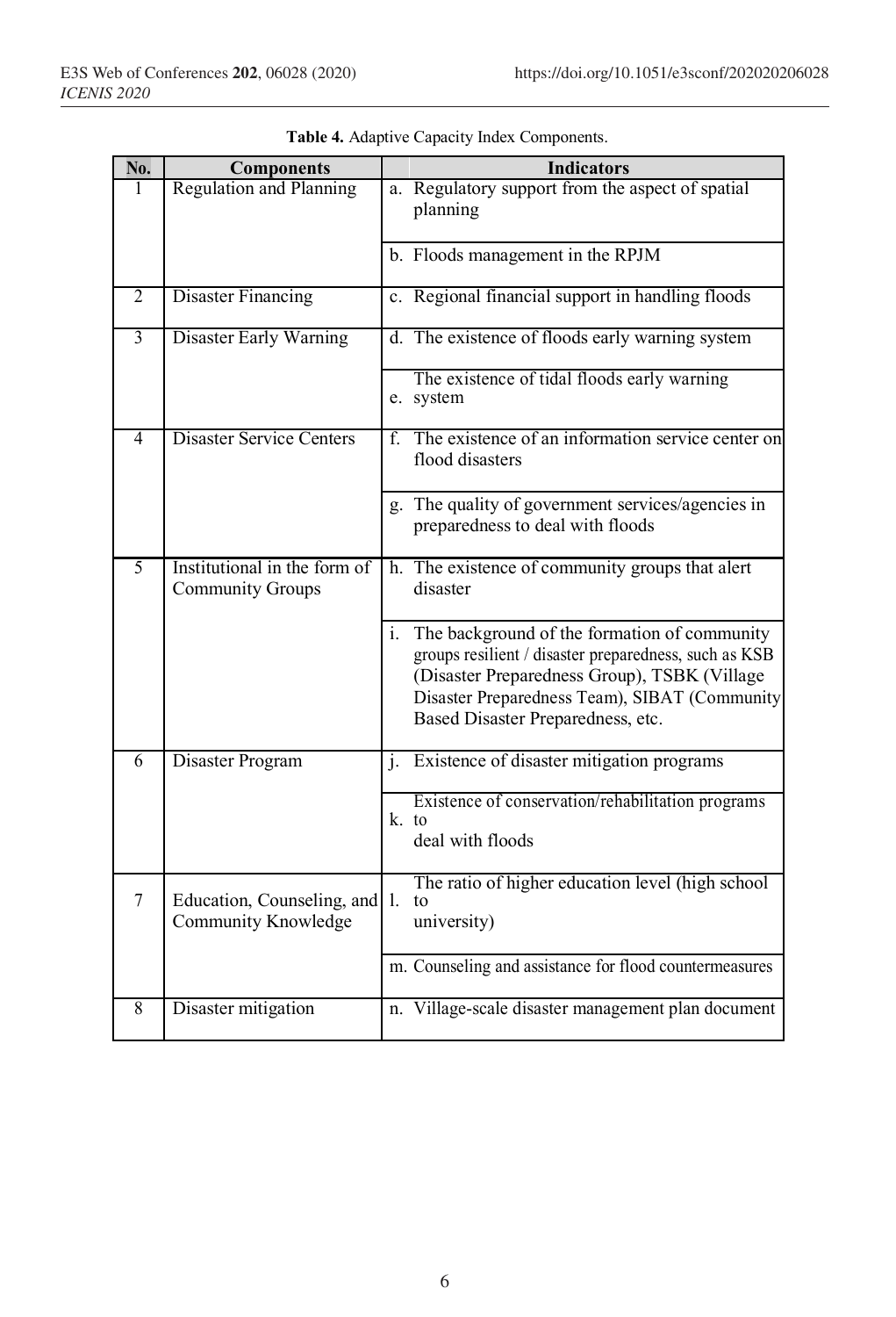| No. | Components                                          | Indicators                                                                                                          |
|-----|-----------------------------------------------------|---------------------------------------------------------------------------------------------------------------------|
|     |                                                     | o. Documents and implementation of RAD PRB<br>(Regional Action Plan for Disaster Risk Reduction)<br>of BPBD         |
| 9   | Preparedness and<br>Contingencies                   | p. Plans and stages of flood preparedness activities                                                                |
|     |                                                     | q. The existence of SOPs in a state of emergency flood<br>disaster                                                  |
|     |                                                     | r. The speed of implementation of government/agency<br>emergency response during flood events.                      |
|     |                                                     | s. Plans and stages of preparedness activities to deal<br>with tidal/tidal floods                                   |
|     |                                                     | t. The existence of SOPs in a state of emergency<br>(contingency) for flood / tidal floods                          |
|     |                                                     | u. The speed of implementation of the emergency<br>response of the government/agency during the tidal<br>flood.     |
| 10  | Flood Control Infrastructure                        | v. The presence of polders, retention ponds, sea dikes,<br>etc.                                                     |
| 11  | <b>Community Perceptions of</b><br>Floods           | w. Direct perception (response/acceptance) of the<br>community towards flood and tidal management<br>programs       |
| 12  | Local culture                                       | x. Local wisdom related to flood and tidal disasters                                                                |
| 13  | Welfare                                             | y. Percentage of the number of prosperous families                                                                  |
| 14  | Infrastructure, Facilities, and<br><b>Utilities</b> | z. Availability of education supporting facilities and<br>infrastructure                                            |
|     |                                                     | aa. Percentage of HH in 'main fuel use' for cooking per<br>village $(\%)$                                           |
|     |                                                     | bb. Limited clean water source facilities (percentage of<br>families that do not use PAM / PDAM water<br>sources)   |
|     |                                                     | cc. Quality of drainage (environmental/tertiary) in the<br>administrative area of the village                       |
|     |                                                     | dd. Percentage of households that have proper sanitation<br>facilities in the village / administrative area.        |
| 15  | Health insurance                                    | ee. The proportion of poor people who have health<br>insurance such as KIS (Kartu Indonesia Sehat) /<br><b>BPJS</b> |

Source : [11, 12, 13]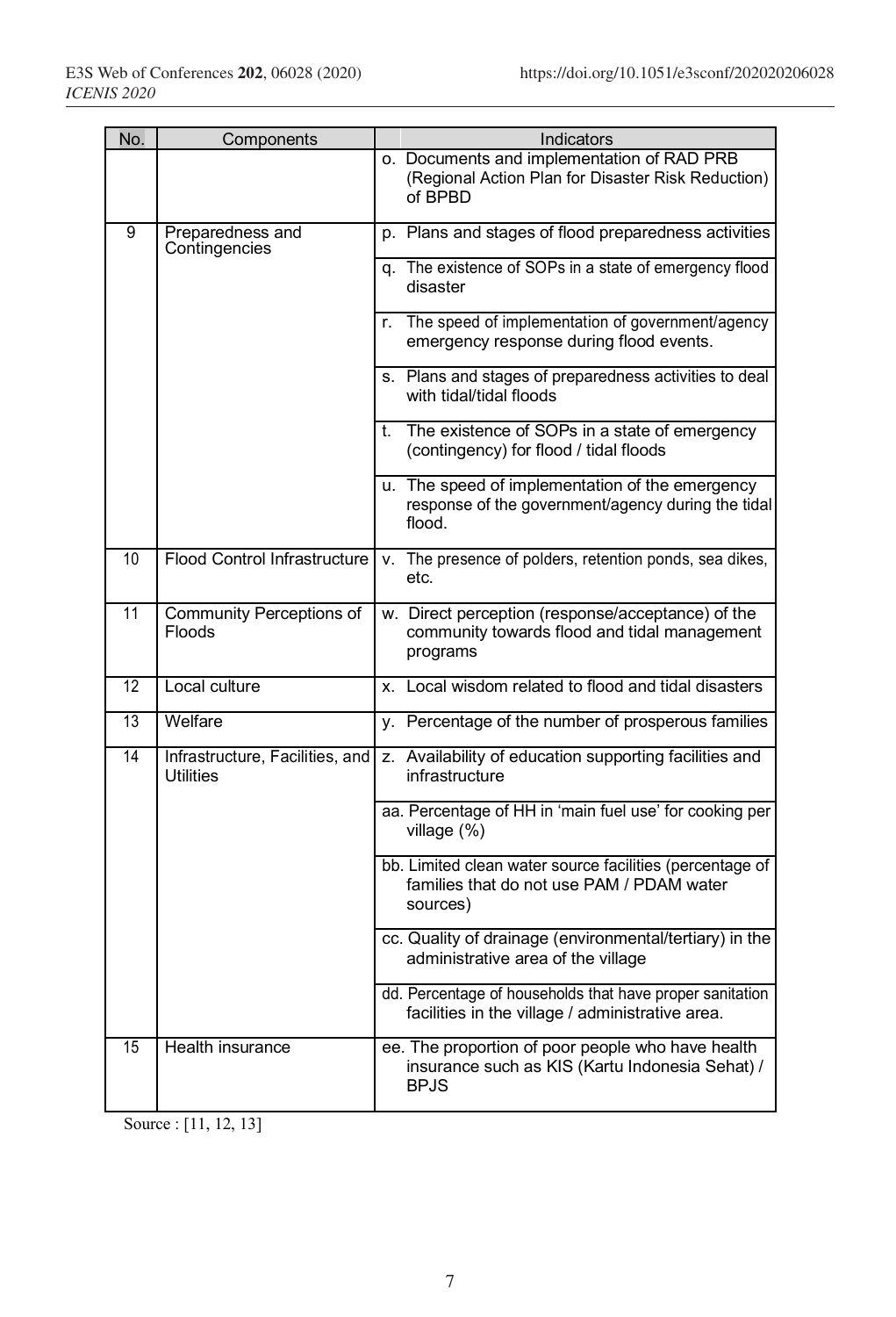#### **3.2 Data collection**

This paper used primary and secondary data. Primary data consist of village office statistical data, questionnaire surveys, direct observation, and thorough analysis of geospatial data with GIS. The questionnaire survey was conducted on the key person who mastered the problem of flooding, and representatives of the city government, district government, village, gender, and community. Questionnaire surveys for the government were carried out at Bappeda (Regional Planning and Development Agency), BPBD (Regional Disaster Management Agency), Public Works Offices, and Health Offices. Whereas secondary data was obtained from the Central Statistics Agency.

#### **3.3 Calculating indices**

The index is obtained from the total of the multiplication of the weight values and indicators of each component used. The calculation of the total index value uses the following function:

$$
TI = [(wl \times sl) + (w2 \times s2) + ... + (wn \times sn)] \tag{4}
$$

where TI represents total index, w represents weight, and s represents score

The results of the risk spatial model are classified into 5 index classes using data normalization so that each data used has a range between 1 - 5. Classification is done by proportionally dividing the value of risk into five classes (very high, high, medium, low, very low).

## **4 Results and discussion**



**Fig. 2.** Spatial distribution risk index map (2020)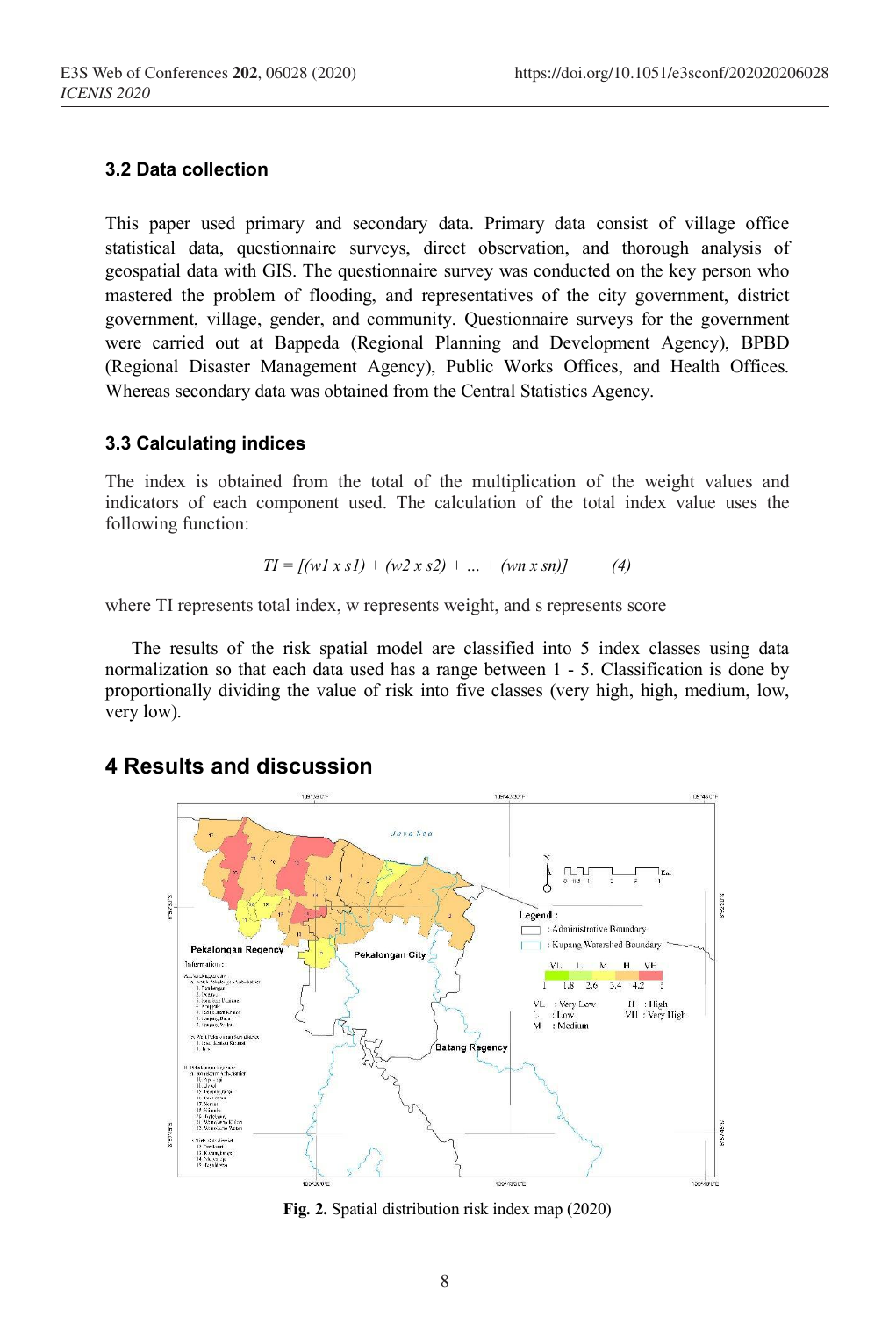From the results of the hazard and vulnerability index calculation, the value of flood risk in 22 villages in the coastal Pekalongan city and Pekalongan regency was shown in Fig. 2. It shows the level distribution of flood risk at very high, high, and medium level. The hot spot area is a village with a "very high" risk level and is spread in 3 villages. Outside the hot spot area, there are 14 villages with a "high" level of risk and 5 villages with a "medium" level of risk. The grouping of risk levels per sub-district was shown in Table 5.

|     |                            | <b>Risk Levels</b> |     |                                              |                                                                                                    |                            |
|-----|----------------------------|--------------------|-----|----------------------------------------------|----------------------------------------------------------------------------------------------------|----------------------------|
|     |                            | <b>Very</b><br>Low | Low | <b>Medium</b>                                | <b>High</b>                                                                                        | Very High                  |
| Ξů  | <b>North</b><br>Pekalongan |                    |     | • Panjang<br>Baru                            | • Degayu<br>• Bandengan<br>• Krapyak<br>• Kandang Panjang<br>• Panjang Wetan<br>· Padukuhan Kraton |                            |
|     | West<br>Pekalongan         |                    |     | $\cdot$ Tirto                                | • Pasir Kraton<br>Kramat                                                                           |                            |
| Sub | Wonokerto                  |                    |     | • Bebel<br>• Sijambe<br>• Wonokerto<br>Wetan | · Api-api<br>• Pesanggrahan<br>• Semut<br>• Wonokerto Kulon                                        | · Pecakaran<br>• Tratebang |
|     | <b>Tirto</b>               |                    |     |                                              | • Jeruksari<br>• Karangjompo<br>· Mulyorejo                                                        | • Tegaldowo                |

**Table 4.** Risk Levels in Sub-Districts and Villages (2020)

In Fig. 2, the hot spot area covers 3 villages, namely Pecakaran, Tratebang, and Tegaldowo. From the Hazard index, Pecakaran and Tegaldowo have a "very high" hazard level because both villages experience tidal floods and rain floods each week with a flood water level of approximately 25 cm and are inundated for an average of 24 hours. Tratebang village has a "high" level of hazard because it only experiences rain floods. Tidal floods have not occurred in this village since the existence of a sea dike that holds seawater from entering the village.

In terms of vulnerability, Pecakaran, Tratebang, and Tegaldowo Villages have a very high level of vulnerability. This is because the level of community welfare is low and the majority of the village infrastructure is flooded. Also, this condition is exacerbated by the absence of an early warning system for floods, disaster mitigation programs, and local wisdom of the people of the area.

The "very-high" hazard level in the Pecakaran and Tegaldowo Villages and the "high" hazard level in Tratebang Village, followed by a "very high" level of vulnerability, making flood risk in these villages at "very high" level. Special measures are needed from the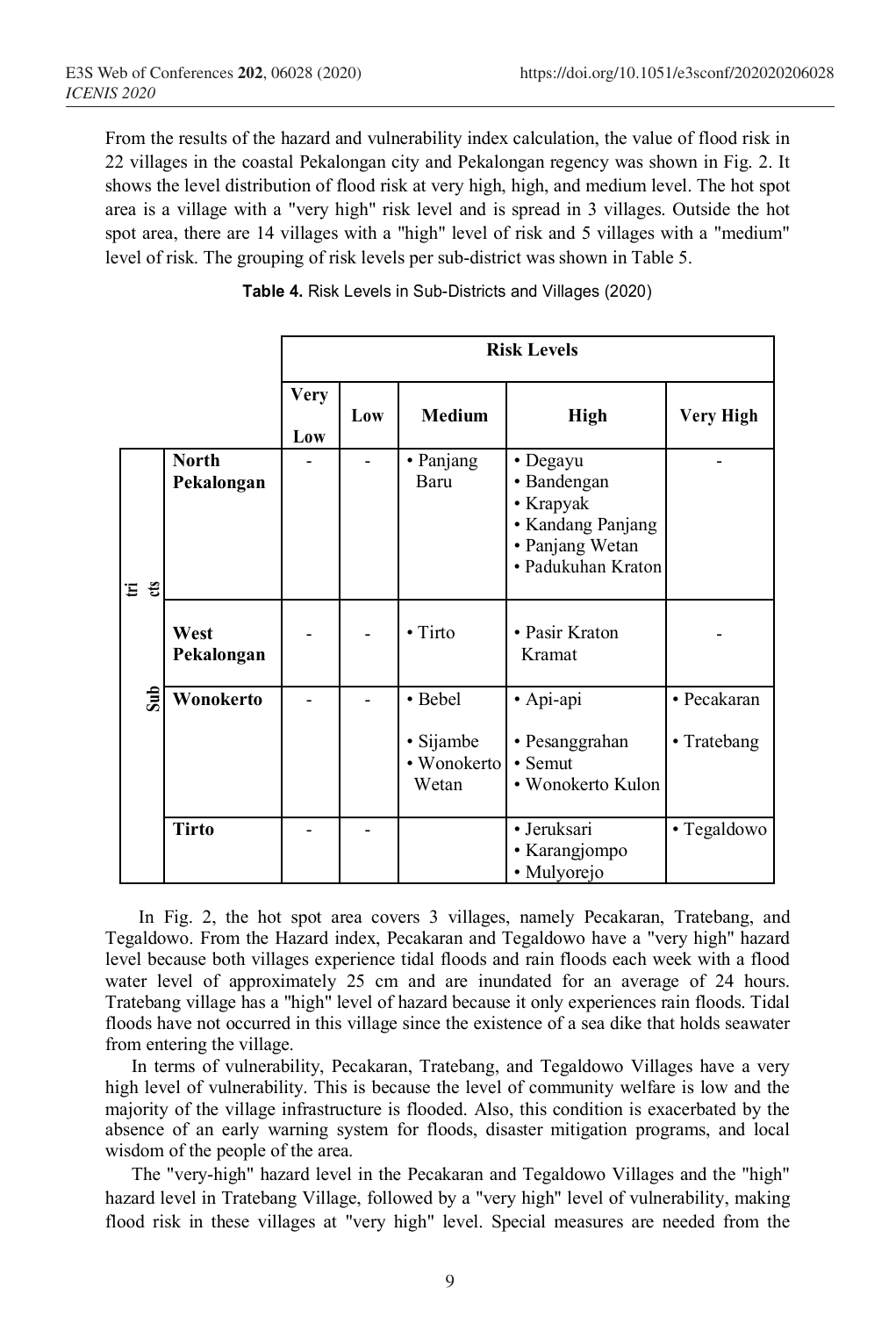government and related stakeholders to minimize flood risks in these villages. Some steps as follows: (1) carry out activities that can increase community productivity to reduce poverty ratios, (2) improve health quality to reduce the number of incidents of waterborne diseases, (3) manage important assets to overcome critical amounts of assets damaged/affected by flooding, (4) implement early warning systems for floods, (5) organize disaster mitigation programs, and (6) increase local wisdom in the community.

In addition to the hotspot area, there are 14 villages with high risk and 5 villages with medium risk. Fourteen villages with a high level of risk mostly border directly on the shoreline, so that seawater can easily inundate the village when it is high tide. However, there is one village, which is directly adjacent to the coast which has a "medium" level of risk, namely Panjang Baru Village. This is due to the "high" level of adaptive capacity even with a "high" level of hazard and exposure. Several factors that encourage high adaptive capacity, namely the existence of Disaster Services Center, disaster mitigation programs, counselling and assistance for flooding, preparedness to deal with floods, as well as health insurance.

## **References**

- 1. L. Sundermann, O. Schelske, P. Hausmann, *Mind the risk - A global ranking of cities under threat from natural disasters*, (2014)
- 2. F.D.S Kartika, M. Helmi, Amirudin, *Meta-analysis of community's adaptation pattern with tidal flood in Pekalongan City, Central Java, Indonesia*, E3S Web of conferences **125** (2019)
- 3. S. Sunaryo, A. Ambariyanto, D.N. Sugianto, M. Helmi, A.H. Kaimuddin, A. Indarjo, *Risk Analysis of Coastal Disaster of Semarang City, Indonesia*, E3S Web of conferences **31** (2017)
- 4. BPS Kota Pekalongan, *Kota Pekalongan dalam Angka 2018,* (2018)
- 5. H. Andreas, H. Abidin, H.Z., D. Pradipta, *Adaptation of " Early Climate Change Disaster " to the Northern Coast of Java Island Indonesia.* (2018)
- 6. IPCC, *Managing the risks of extreme events and disasters to advance climate change adaptation*, A Special Report of Working Groups I and II of the Intergovernmental Panel on Climate Change, (2012)
- 7. UNISDR, *Terminology on Disaster Risk Reduction,* UN, (2009)
- 8. I.A. Rana, J. K. Routray, *Actual vis-à-vis Perceived Risk of Flood Prone Urban Communities in Pakistan*, International Journal of Disaster Risk Reduction, (2016)
- 9. R.K. Waghwala, P.G. Agnihotri, *Flood risk assessment and resilience strategies for flood risk management: A case study of Surat City*, International Journal of Disaster Risk Reduction **40** (2019)
- 10. IPCC, *Climate change 2007: The physical science basis*, Contribution of Working Group I to the Fourth Assessment Report of the Intergovernmental Panel on Climate Change, (2007)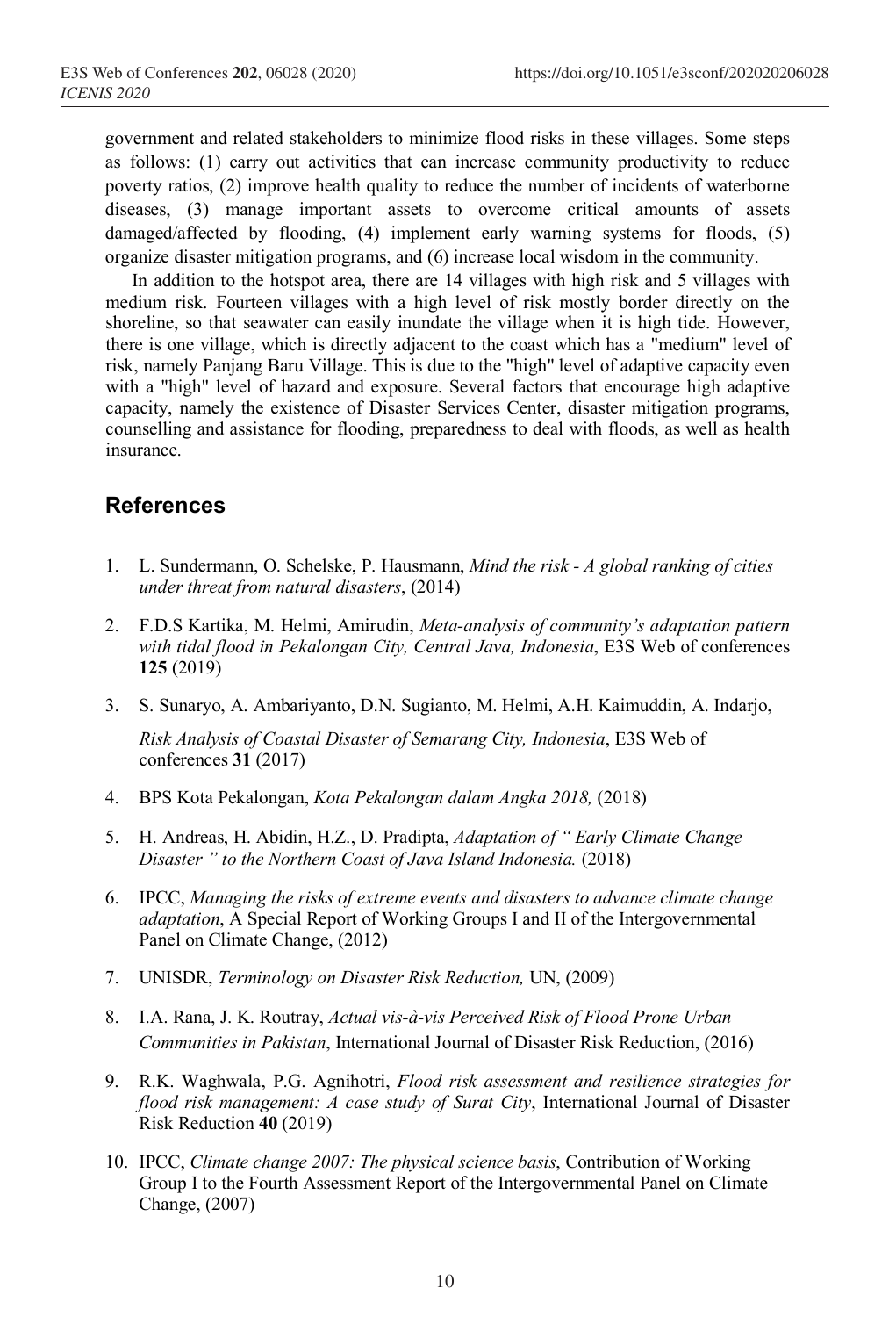- 11. K.U. Shah, H.B. Dulal, C. Johnson, A. Baptiste, *Understanding livelihood vulnerability to climate change: Applying the livelihood vulnerability index in Trinidad and Tobago*, Geoforum **47** (2013)
- 12. BNPB, *Peraturan Kepala Badan Nasional Penanggulangan Bencana Nomor 02 Tahun 2012 tentang Pedoman Umum Pengkajian Risiko Bencana*, (2012)
- 13. S.W.M. Weis, V.N. Agostini, L.M. Roth, B. Gilmer, S.R. Schill, J.E. Knowles, R. Blyther, *Assessing vulnerability: an integrated approach for mapping adaptive capacity, sensitivity, and exposure*, Climatic Change, (2016)
- 14. D. Zhang, X. Shi, H. Xu, Q. Jing, X. Pan, T. Liu, H. Wang, H. Hou, *A GIS-based spatial multi-index model for flood risk assessment in the Yangtze River Basin, China*. Environmental Impact Assessment Review **83** (2020)